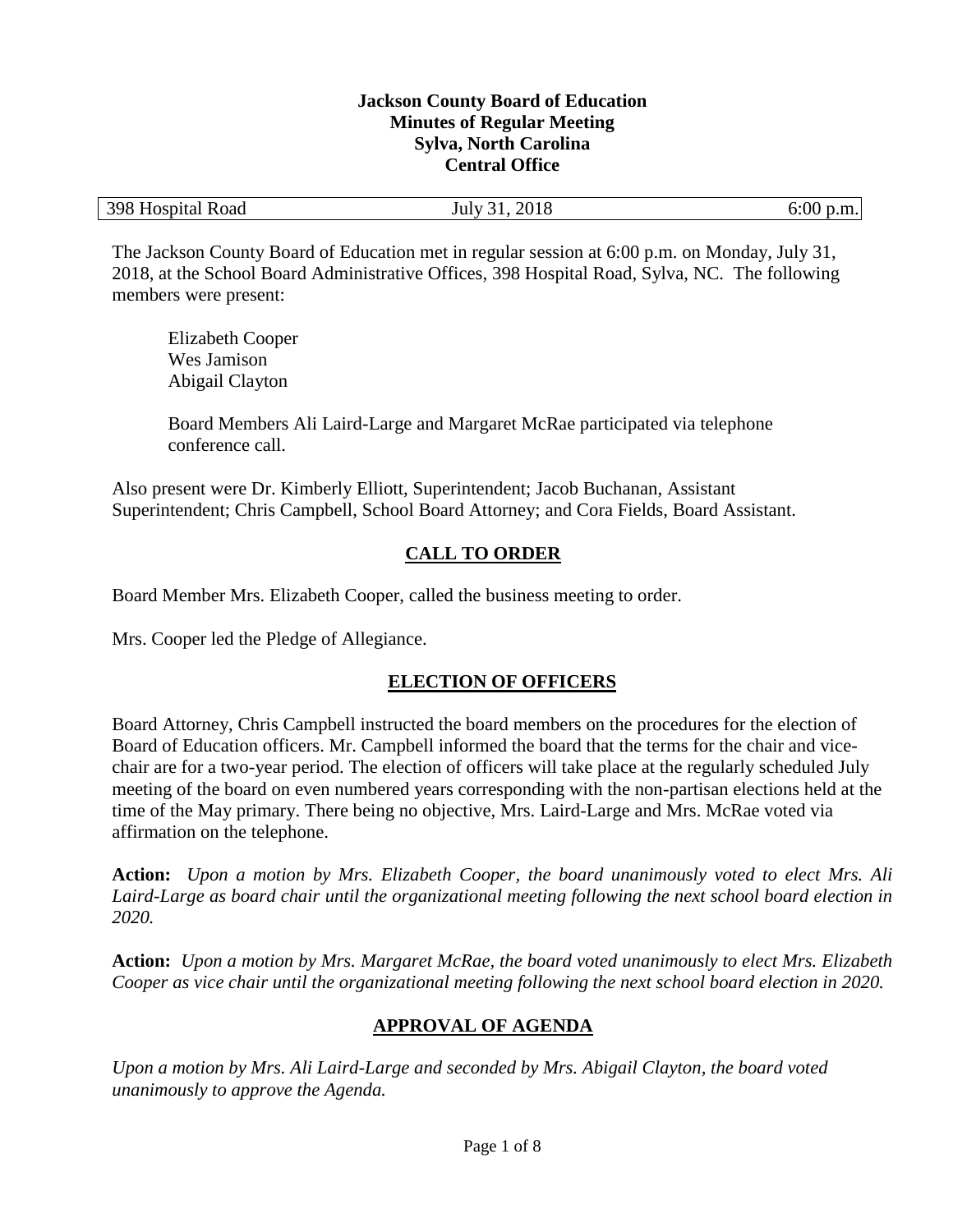#### **OPEN SESSION FOR PUBLIC COMMENTS**

None.

### **CONSENT ACTION AGENDA**

Action: *Upon a motion by Mrs. Ali Laird Large and seconded by Mr. Wes Jamison, the board unanimously approved the consent action agenda:*

A. Open Session Minutes of Regular Meeting on June 26, 2018

#### **INFORMATION AGENDA**

| A. <b>Agenda Item</b> : | Superintendent's Report              |
|-------------------------|--------------------------------------|
| <b>Presenter:</b>       | Dr. Kimberly Elliott, Superintendent |

Dr. Elliott updated the board on the following:

- 1. CDBG Start up review has begun for the Blue Ridge School public water and sewer project. NCDWI has funded \$1 million for the water project estimated to cost \$1,068,400.
- 2. Dr. Elliott thanked the Board of Education members who attended the daylong board work session, and two complete days of JCPS Leadership Summit. She commended their dedication for these three days of service to our schools during the same week. She stated that he students, parents, staff and administration appreciate their engagement in the work of the school system.
- 3. Dr. Elliott congratulated Principal of the Year, Mr. Brent Speckhardt from Blue Ridge Early College. Mr. Speckhardt will be honored at the annual Principal of the Year Celebration in the Fall and will represent JCPS at the regional Principal of the Year Competition.
- 4. Dr. Elliott stated that we are extremely excited and grateful to the Jackson County Board of Commissioners for the six additional Student Support Specialists for our students. The hiring process is being completed and successful candidates are being notified of their hire. She said that the pool of candidates were very highly qualified with experiences and degrees in the areas of psychology, social work, counseling, mental health and behavioral health services. She said that we are pleased to have these professionals on staff and working with our students on the first day of school.
- 5. Dr. Elliott announced the second of our Middle School Listening Sessions. John Cort Architect will re-present information on Tuesday, August  $7<sup>th</sup>$  at 6:00 PM in the SMHS Auditorium. The Jackson County Board of Education Members will be present to hear public comment at the end of the presentation.
- 6. Dr. Elliott thanked Kelli Bumgarner, administrative assistant, and Director Laura Dills, for their long hours spent to ensure the three Pre-K classrooms are developmentally appropriate, well stocked with supplies and materials, and that the program is licensed appropriately for the well-being of our students. Dr. Elliott said she is honored to serve on both the Southwestern Child Development and Region- A Partnership for Children/NC PreK Boards and she feels passionately about the work we are engaged in for the young child.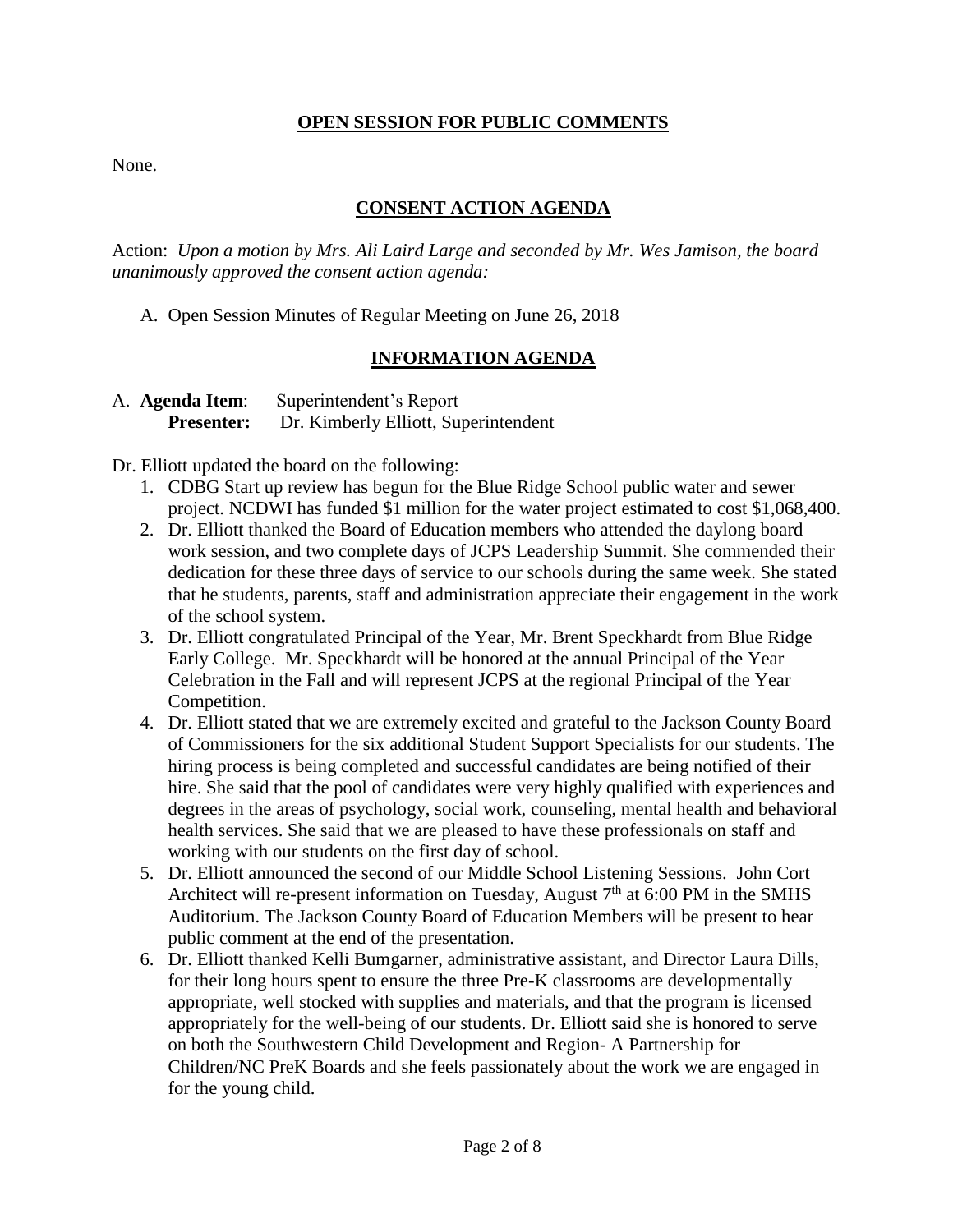B. **Agenda Item**: Capital Projects Update **Presenter:** Mr. Darin Allison, Capital Projects and Facility Director

Mr. Allison provided the board with a graph showing completion of various capital projects throughout Jackson County Public Schools.

C. **Agenda Item**: Maintenance Department Update **Presenter:** Mr. Jason Watson, Maintenance Director

Mr. Watson provided the board with an update for the Maintenance Department as follows:

- 1. Bids for the Bus Garage and Central Office heating and air conditioning came in much higher than expected, so they are looking at several different options.
- 2. Concrete work has been accomplished at the entrances to the Central Office due to trip hazards, drainage and wheel-chair access.
- 3. A new school sign has been created and installed at the School of Alternatives, with the help of the equipment borrowed from Smoky Mountain High School.
- 4. Work on the ceilings and bathroom stalls at the School of Alternatives have been completed.
- 5. Exterior lighting at Scotts Creek is being replaced and will be maintained by Duke Energy under a new agreement.
- 6. Carpeting throughout Scotts Creek Elementary School is being replaced before the start of school.
- 7. Carpet replacement and LED lighting is being upgraded at Smokey Mountain Elementary School.
- 8. Fairview Elementary School library painting will be completed prior to the start of school and plans for door replacement will be going to bid.
- 9. Fire alarm panels are being upgraded with network dialers at most of the schools due to old and outdated equipment.
- 10. Routine roof maintenance is begin conducted at Cullowhee, Scotts Creek, Smoky Mountain High School, Blue Ridge and Fairview.
- 11. The School of Alternatives has some minor work scheduled to improve the appearance of the school.
- 12. Maintenance is using Infrared scanners to discover thermal leaks in facilities.
- 13. The Maintenance Department employees completed two day OSHA training at WCU.

| D. Agenda Item:   | <b>Declared Surplus</b>       |  |
|-------------------|-------------------------------|--|
| <b>Presenter:</b> | Gwen Edwards, Finance Officer |  |

Mrs. Edwards presented the following items to be declared as surplus and will be sold on govdeals.com:

- 1. School Nutrition Department Salad Bar
- 2. CTE Department Refrigerator, 4 microwave ovens, air compressor, small tools
- 3. Maintenance Department Small hand tools

| E. Agenda Item:   | <b>Unaudited Financial Summary</b> |  |
|-------------------|------------------------------------|--|
| <b>Presenter:</b> | Gwen Edwards, Finance Officer      |  |

Mrs. Edwards presented the Unaudited Financial Summary as of July 31, 2018.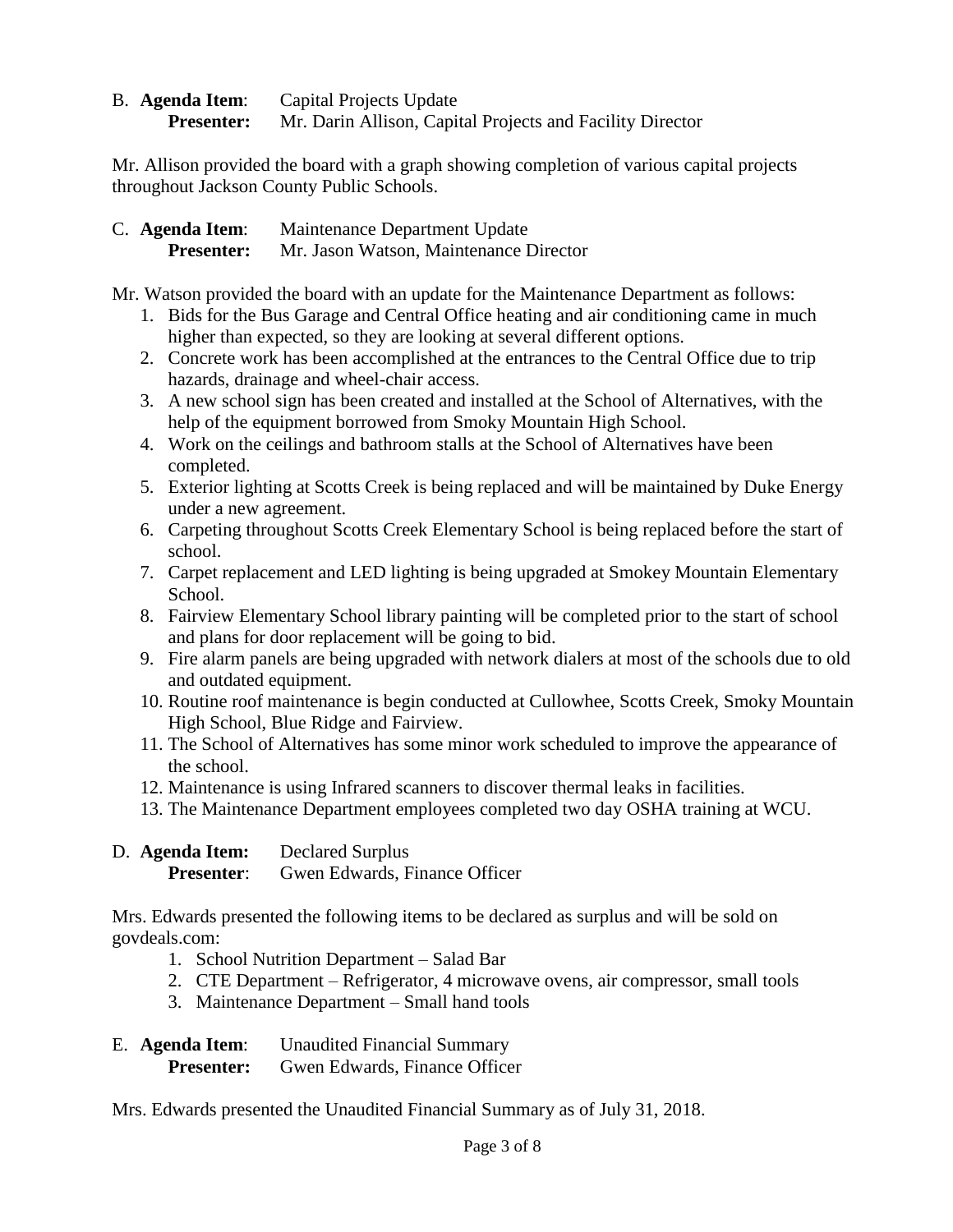### **ACTION AGENDA**

| A. <b>Agenda Item</b> : | <b>Budget Amendments</b>      |  |
|-------------------------|-------------------------------|--|
| <b>Presenter:</b>       | Gwen Edwards, Finance Officer |  |

Mrs. Edwards asked for board approval of budget amendments and transfers to the Capital Outlay Fund, Federal Grants Fund, Other Specific Revenue Fund, School Nutrition Fund and the State Public School Fund. Mrs. Edwards stated that she didn't expect the \$190,000.00 from the Commissioners for three K-3 teachers. She also stated that \$73,561.00 for safety wasn't used last fiscal year because "we didn't get around to it." This was due to purchase order cut off.

**Action**: *Upon a motion by Mr. Wes Jamison and seconded by Ms. Abigail Clayton, the board voted unanimously to approve the budget amendments and transfers.*

B. **Agenda Item:** Consolidated Federal Programs Application **Presenter:** Laura Dills, Elementary Curriculum Director

Ms. Dills provided the board with the Consolidated Federal Programs plan overview and asked for board approval.

**Action**: *Upon a motion by Mr. Wes Jamison and seconded by Mrs. Abigail Clayton, the board voted unanimously to approve the Consolidated Federal Programs application.*

| C. Agenda Item:   | Southwestern Community College Board of Trustees Appointment of Mr. |
|-------------------|---------------------------------------------------------------------|
|                   | Ken Henke to fill unexpired term of Mr. Paul Holt                   |
| <b>Presenter:</b> | Dr. Kimberly Elliott, Superintendent                                |

Dr. Elliott asked for board approval for the appointment of Mr. Ken Henke to the Southwestern Community College Board of Trustees to fill the unexpired term of Mr. Paul Holt.

**Action**: *Upon a motion by Mr. Wes Jamison and seconded by Mrs. Abigail Clayton, the board voted unanimously to approve the appointment of Mr. Ken Henke to the Southwestern Community College Board of Trustees.*

| D. Agenda Item: |                   | Microsoft Licensing Agreement Renewal |
|-----------------|-------------------|---------------------------------------|
|                 | <b>Presenter:</b> | David Proffitt, Technology Director   |

Mr. Proffitt presented the quote for the Microsoft license agreement renewal and asked for board approval.

**Action**: *Upon a motion by Mr. Wes Jamison, and seconded by Mrs. Abigail Clayton, the board voted unanimously to approve the Microsoft Licensing Agreement renewal.* 

| E. Agenda Item:   | Heritage Christian Academy Easement Agreement |  |
|-------------------|-----------------------------------------------|--|
| <b>Presenter:</b> | Mr. Jacob Buchanan, Assistant Superintendent  |  |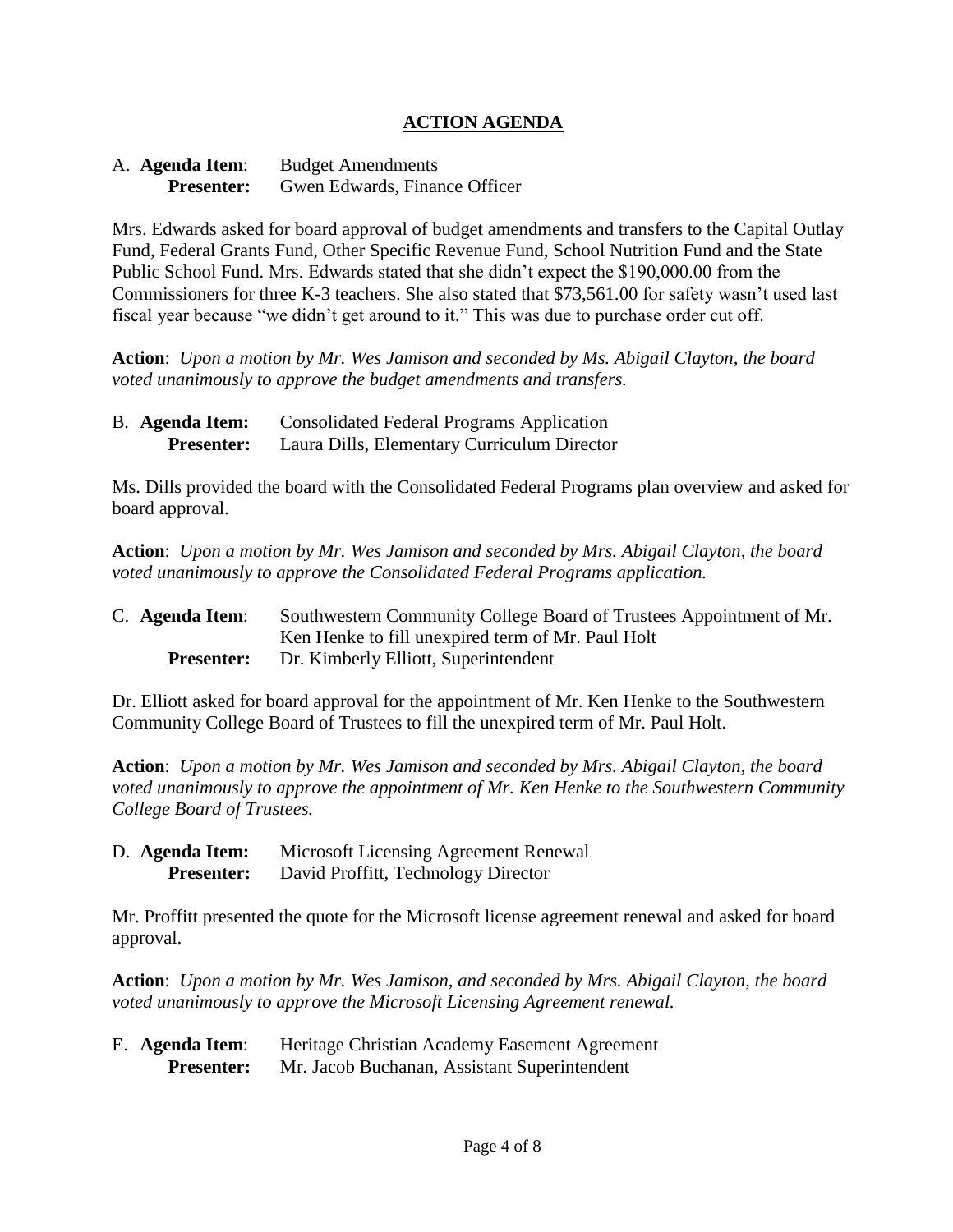Mr. Buchanan presented the board with a temporary easement agreement for utility purposes between Heritage Christian Academy and JCPS and asked for board approval.

**Action**: *Upon a motion by Mr. Wes Jamison, and seconded by Mrs. Abigail Clayton, the board voted unanimously to approve the temporary Easement Agreement with Heritage Christian Academy.*

F. **Agenda Item**: Policy Updates **Presenter:** Dr. Kimberly Elliott, Superintendent

Updates:

- 1. Prohibition Against Discrimination, Harassment, and Bullying (1710/4021/7230)
- 2. Discrimination, Harassment, and Bullying Complaint Procedures (1720/4015/7225)
- 3. Selection of Instructional Materials (3200)
- 4. Title I Program Comparability of Services (3565/8307)
- 5. Attendance, Absenteeism and Truancy (4400)
- 6. Parent Organizations (5010)
- 7. Public Records Retention, Release, and Disposition (5070/7350)
- 8. Contracts with the Board (6420)
- 9. Recruitment and Selection of Personnel (7100)
- 10. Drug-Free and Alcohol-Free Workplace (7240)
- 11. Gifts and Bequests (8220)
- 12. Fiscal Management Standards (8300)
- 13. Federal Grant Administration Procurement Procedures (8305)
- 14. Daily Deposits (8325)
- 15. School Finance Officer (8510)
- 16. Participation by Women and Minority-Owned Businesses (9125)

Dr. Elliott reviewed the above listed policy updates and asked for board approval.

**Action**: *Upon a motion by Mr. Wes Jamison, and seconded by Mrs. Abigail Clayton, the board voted unanimously to approve the above listed policy updates.*

## **CLOSED SESSION**

*The board unanimously approved a motion by Mr. Wes Jamison, and seconded by Mrs. Abigail Clayton, to enter into closed session pursuant to G.S. 143.318.11 for the following purposes: under subsection; (a) (1) to prevent the disclosure of privileged or confidential personnel information pursuant to G.S. 115C-319-32 and (a) (3) to discuss matters protected by attorneyclient privilege.* 

*Upon a motion by Mr. Wes Jamison, and seconded by Mrs. Abigail Clayton, the board voted unanimously to return to open session.*

## **OPEN SESSION**

**Action:** *Upon a motion by Mr. Wes Jamison, and seconded by Mrs. Abigail Clayton, the board unanimously approved the consent action agenda:*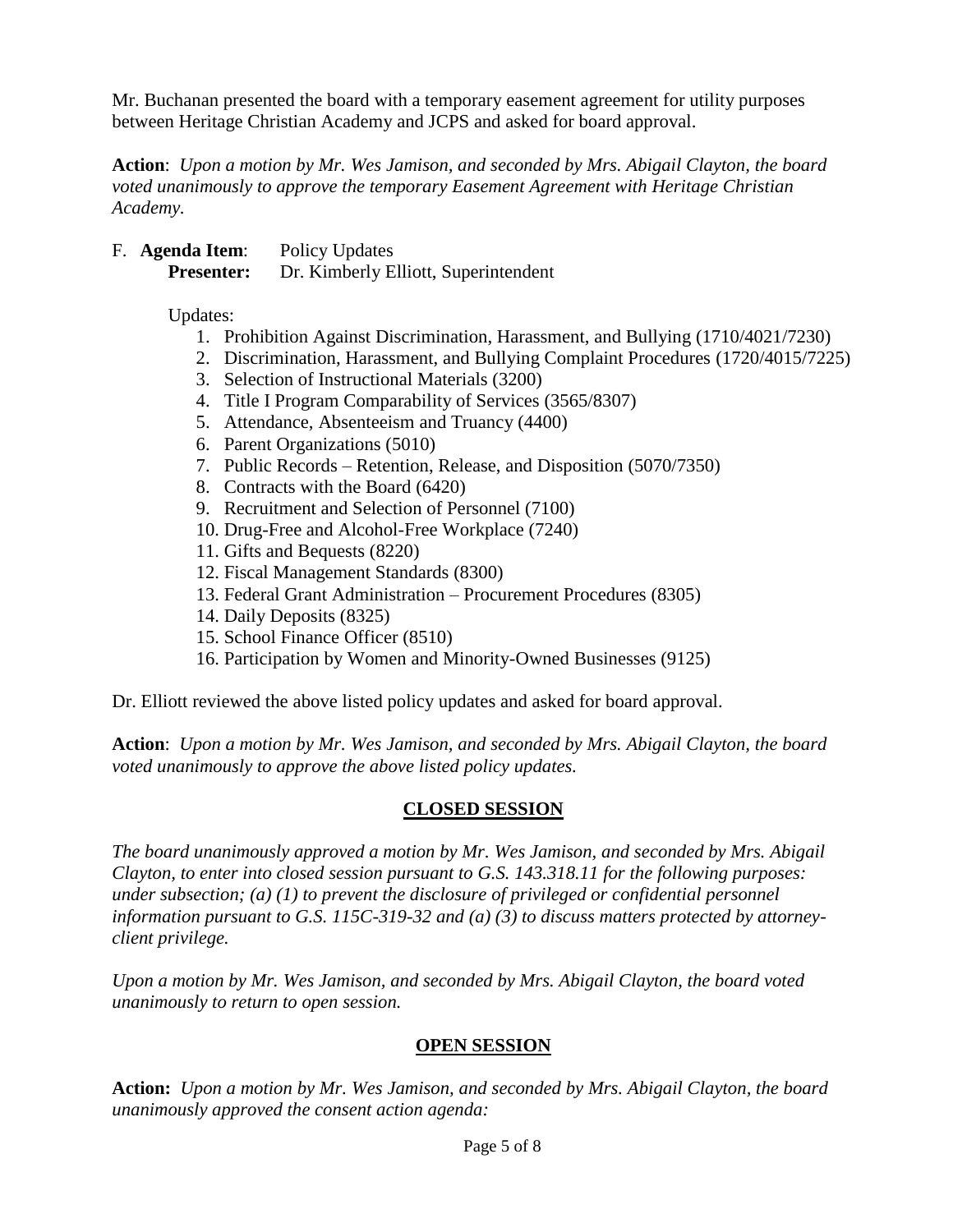A. Closed Session Minutes of Regular Meeting of June 26, 2018.

### **PERSONNEL ACTION AGENDA**

**Action:** *A motion was made by Mr. Wes Jamison to approve the personnel agenda as recommended by Dr. Elliott and was seconded by Mrs. Abigail Clayton. The board approved the following recommendations:*

#### **Employee Contract Extension Recommendations:**

1. Buchanan, Jacob, Assistant Superintendent

#### **Employee Recommendations:**

- 1. Bates, Larry Custodian and Bus Driver, Cullowhee Valley Elementary School
- 2. Bell, Tasha TA Safety Assistant, Smokey Mountain Elementary School
- 3. Boone, Jerrod Teacher, Smoky Mountain High School
- 4. Cachine, Brittani Student Support Specialist, Blue Ridge School
- 5. Cauley, Jonathan Summer Day Camp Worker, Scotts Creek Elementary **School**
- 6. Cole, Ameka Interim Teacher Assistant, Fairview Elementary School
- 7. Crawford, Wayne Part Time Custodian and Bus Driver, Smoky Mountain High School
- 8. Edwards, Kimberly Substitute School Nutrition Assistant, All Schools
- 9. Elmore, Megan Teacher, Smokey Mountain Elementary School
- 10. Geary, Erika Student Support Specialist, Fairview Elementary School
- 11. Gilchrist, Dawn Teacher, School of Alternatives
- 12. Jones, Kathryn Lead Teacher, Fairview Elementary School
- 13. McRae, Steven Student Support Specialist, Smoky Mountain High School
- 14. Medford, Julia Teacher Assistant, Cullowhee Valley Elementary School
- 15. Moore, Wanda Student Support Specialist, Scotts Creek Elementary School
- 16. Prewitt, Pauline Bus Monitor, School of Alternatives
- 17. Range, Ashleigh School Counselor, Smokey Mountain Elementary School
- 18. Robinson, Darryl Custodian and Bus Driver, Blue Ridge Early College
- 19. Sudia, Lee Teacher, Blue Ridge Early College
- 20. Walawender, Cassandra Student Support Specialist, Cullowhee Valley Elementary School
- 21. Whisnant-Longanecker, Crystal EC Teacher Assistant, Scotts Creek Elementary School

#### **Employee Resignations:**

- 1. Bartolis, Albert Custodian, Smoky Mountain High School
- 2. Buchanan, Teresa Bus Driver, Smoky Mountain High School
- 3. Carpenter, Jeff Bus Monitor, School of Alternatives
- 4. Cook, Ron Teacher, School of Alternatives and Blue Ridge Early College
- 5. Crawford, Kevin Technology Technician II, Central Office
- 6. Extine, James Teacher, Smokey Mountain Elementary School
- 7. Gillett, Tabitha Teacher, Smokey Mountain Elementary School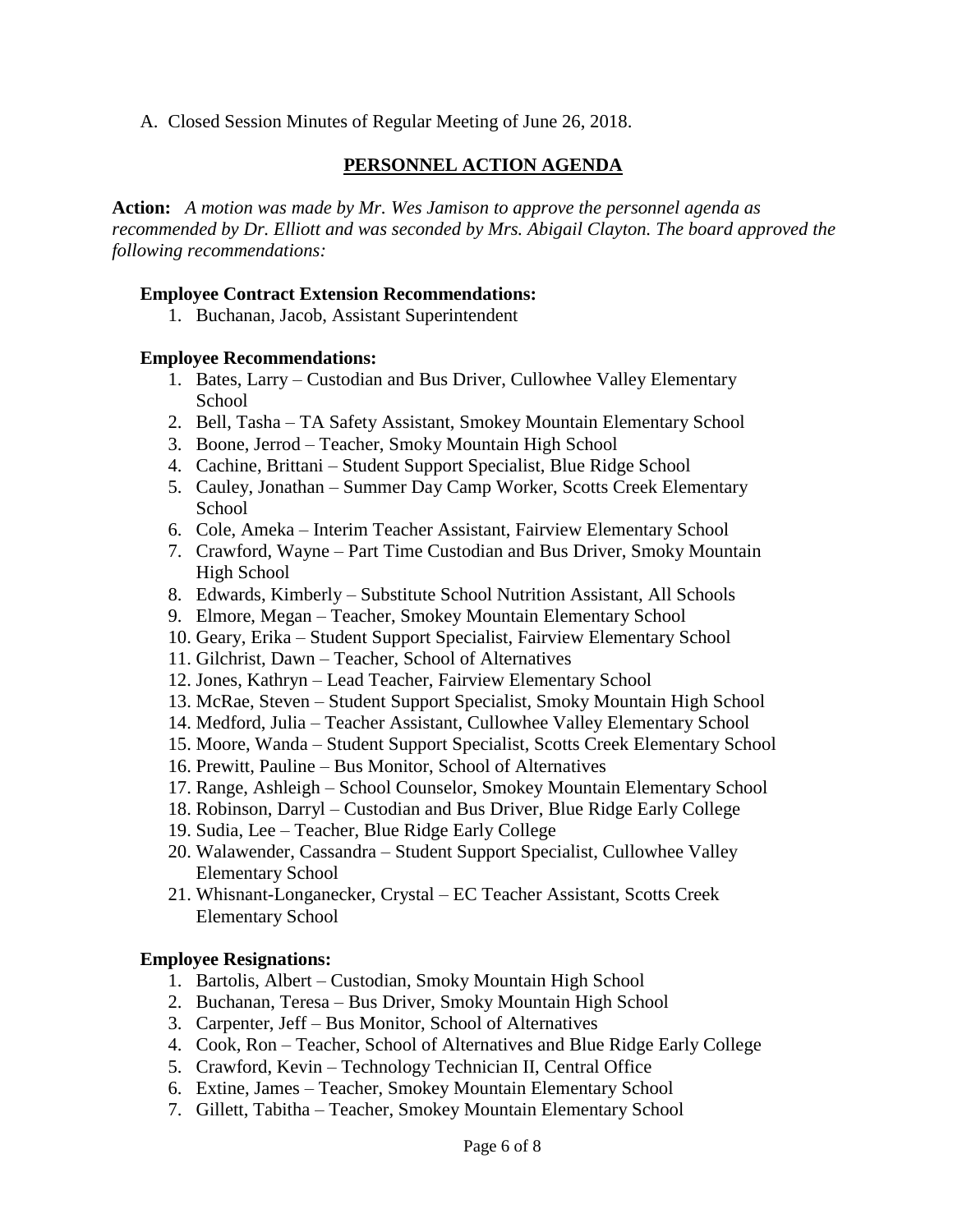- 8. Jenkins, Casey Counselor, Smokey Mountain Elementary School
- 9. Lawless, Molly Teacher, School of Alternatives
- 10. Mace, Pam School Nutrition Assistant, Blue Ridge School
- 11. Nicholson, Shayla Teacher Assistant, Cullowhee Valley Elementary School
- 12. Read, Kari Summer Camp Assistant, Cullowhee Valley Elementary School
- 13. Rish, Sarah Nurse, Blue Ridge School and Scotts Creek Elementary School
- 14. Smith, Jodi Teacher, Blue Ridge School and Early College
- 15. Updegraph, Daniel Bus Driver, Smokey Mountain Elementary School

#### **Staff, Non-Staff and Returning Coach Recommendations:**

- 1. Ashe, Jimmy Assistant Coach Junior Varsity Football, Smoky Mountain High School – Returning Non-Staff
- 2. Boone, Jerrod Assistant Coach Varsity Football, Smoky Mountain High School – New Staff
- 3. Capps, Zebulon Head Coach Junior Varsity Football, Smoky Mountain High School – New Staff
- 4. Cauley, Jeremy Assistant Athletic Director Fall, Smoky Mountain High School – Returning Staff
- 5. Doolin, Ashley Head Coach Tennis, Smoky Mountain High School Returning Non-Staff
- 6. Eyler, James Assistant Coach Tennis, Smoky Mountain High School Returning Non-Staff
- 7. Fowler, Carlton Assistant Coach Junior Varsity and Varsity Volleyball, Blue Ridge Early College – Returning Non-Staff
- 8. Fowler, Cindy Head Coach Junior Varsity and Varsity Volleyball, Blue Ridge Early College – Returning Non-Staff
- 9. Gibson, Demetrius Assistant Coach Baseball, Smokey Mountain Elementary School – Returning Staff
- 10. Mayse, Tim Head Coach Boys Varsity Golf, Blue Ridge Early College Returning Staff
- 11. Mayse, Tim Head Coach Girls Varsity Basketball, Blue Ridge Early College – Returning Staff
- 12. Mireles, Cristian Head Coach Middle School Soccer, Blue Ridge Early College – Returning Non-Staff
- 13. Mull, Jim Head Coach Middle School Baseball, Blue Ridge Early College Returning Non-Staff
- 14. Mull, Jim Head Coach Middle School Boys Basketball, Blue Ridge Early College – Returning Non-Staff
- 15. O'Berry, James Head Coach Middle School Girls Basketball, Blue Ridge Early College – Returning Non-Staff
- 16. O'Berry, Robyn Assistant Coach Middle School Girls Basketball, Blue Ridge Early College – Returning Non-Staff
- 17. Phillips, Kevin Assistant Coach Middle School Baseball, Blue Ridge Early College – Returning Non-Staff
- 18. Phillips, Kevin Assistant Coach Middle School Boys Basketball, Blue Ridge Early College – Returning Non-Staff
- 19. Pressler, Nick Head Coach Varsity Men's Soccer, Blue Ridge Early College – Returning Staff